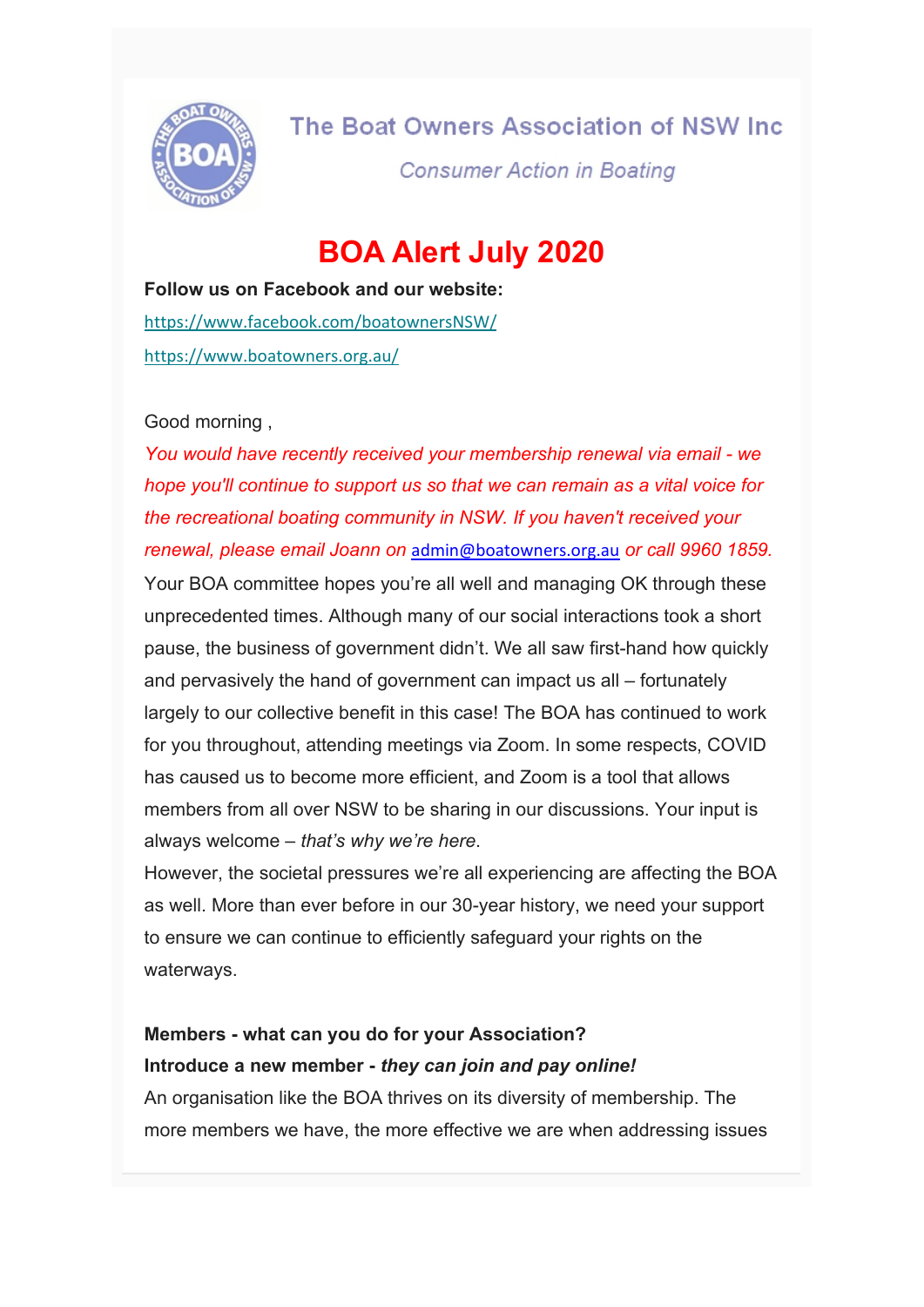with our affiliate organisations, government and the bureaucracy. *If you have a friend who is also a boatie, why not introduce him/her to the*  **BOA?** The more members we have, the stronger our voice! Just go to [www.boatowners.org.au](http://www.boatowners.org.au/) to find out more or call 9960 1859.

# **BUT WHY JOIN THE BOA?**

The business of government is all about balancing competing interests, and the squeaky wheel often gets the grease. If we snooze, we lose. If your friends are affected by things like:

- Boat ramp maintenance,
- Preservation of boat ramp parking,
- Preservation of street parking for boats,
- Mooring availability and cost control,
- Resisting the "lock-out" approach to waterways management, and
- Channel dredging

then we encourage them to add their voice to ours, so we all get a better say.

# **Potential boat trailer bans in North Sydney –** *IS YOUR COUNCIL NEXT?*

North Sydney Council is once again seeking to ban boat trailers with a new complaints policy that could make whole streets no-parking zones for boats, while leaving box trailers free to park almost anywhere. You can read their draft proposals and HAVE YOUR SAY via the link below. Trailer boat parking in North Sydney is already regulated with 28-day move-on laws under the Impounding Act and, as of 2019, on-street parking bans for non-motorised vehicles in certain areas - bans which the Council had to narrow in response to opposition from boat-owning residents.

Responsible boat owners believe these existing restrictions are more than enough for Council to resolve issues with hazardous or neglected trailers, if only Council had a genuine will to enforce them. Instead, the Council seems bent on regulating boat trailers out of existence under the guise of a complaints policy that amounts to a total betrayal of boat-owning residents. The BOA opposes the Council's move to minority-led blanket bans on trailer boat parking.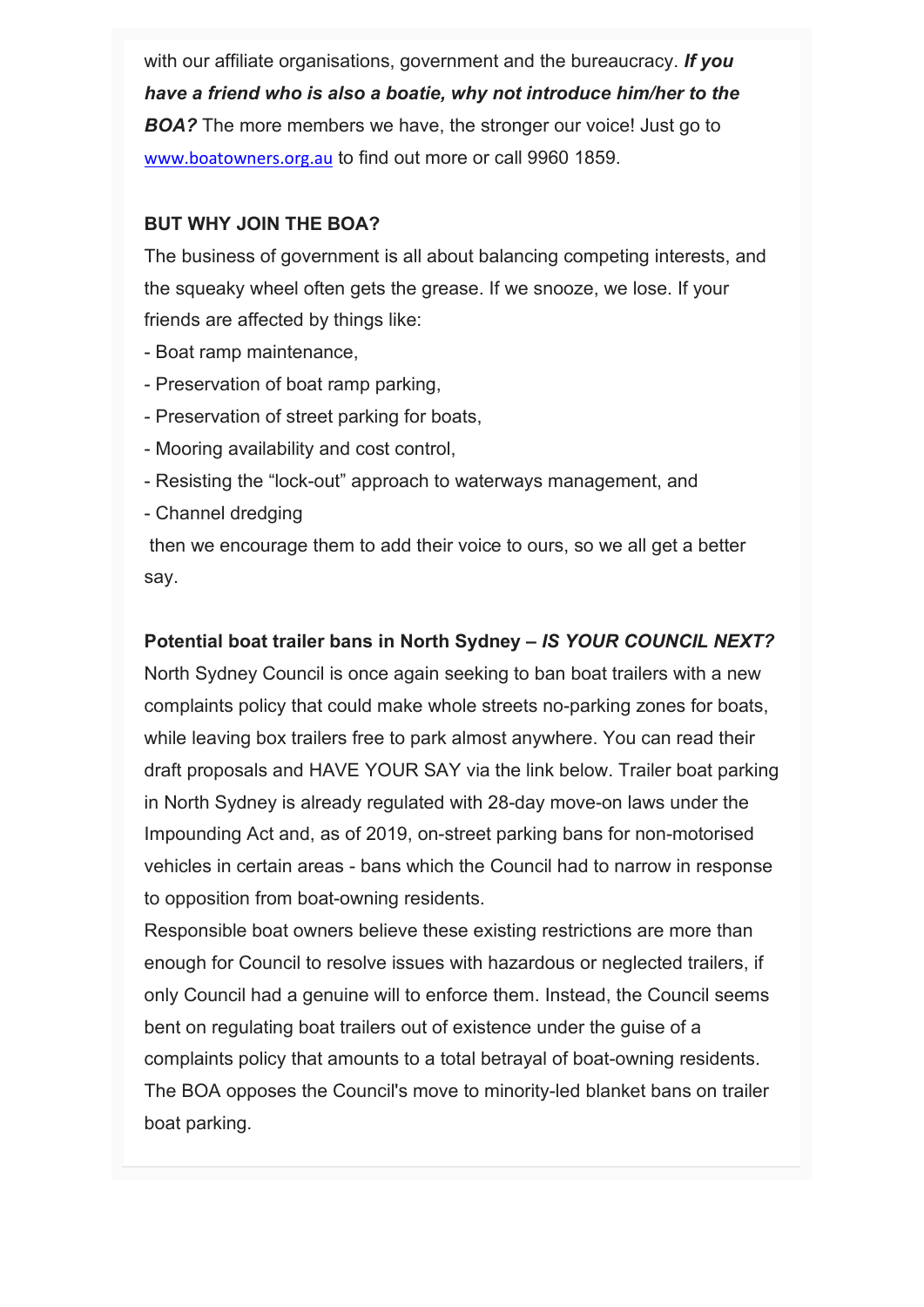We say any change in the policy should be aimed at managing the reasonable needs of all residents (including those who do, and do not, choose to park in the street), and that the priority should not be all about *making a ranger's job simpler*.

Have your say BEFORE 19 JULY here:

[https://yoursay.northsydney.nsw.gov.au/trailer-parking-restrictions](https://oaansw.us7.list-manage.com/track/click?u=8078e0c32a49070244c973faa&id=0eff01f81c&e=1dbb6495a0)

# **Marine Research Integrity**

As government comes under pressure to develop and impose new rules with respect to waterways management, the case for change is often said to be "backed by the science". One of the fundamental functions of the BOA is to read the research, and to let legislators know when things are amiss. We had occasion to do this in October 2018, as the state government faced massive public backlash over its plans to introduce fishing and anchoring lockouts in many of our favourite haunts across the Hawkesbury Shelf Marine Bioregion.

The matter at hand related to claims in Sydney newspapers about "alarming loss of seagrass habitat" due to boating impacts over the five years to 2014. We tested the claims and found them to be untenable. We reported our concerns to UNSW (sponsor of the research), and expected a respectful reply addressing each of these.

After a year, with no such reply, we contacted the federal Minister for Education, who has a say in funding of our university sector. The Hon. Dan Tehan MP placed us in touch with the Australian Research Integrity Committee (ARIC). The purpose of ARIC is to: *"undertake reviews of institutional processes used to manage and investigate potential breaches of the Australian Code for the Responsible Conduct of Research (the Code). In doing so, the committee contributes to the quality assurance of, and public confidence in, the integrity of Australia's research effort."*

Last month we heard from the Chair of ARIC, who advised that our request for review fell within ARIC's terms of reference and an ARIC panel had been formed to conduct a review. Matters of research integrity are highly sensitive. A conflict has to be managed whereby an author participating in a review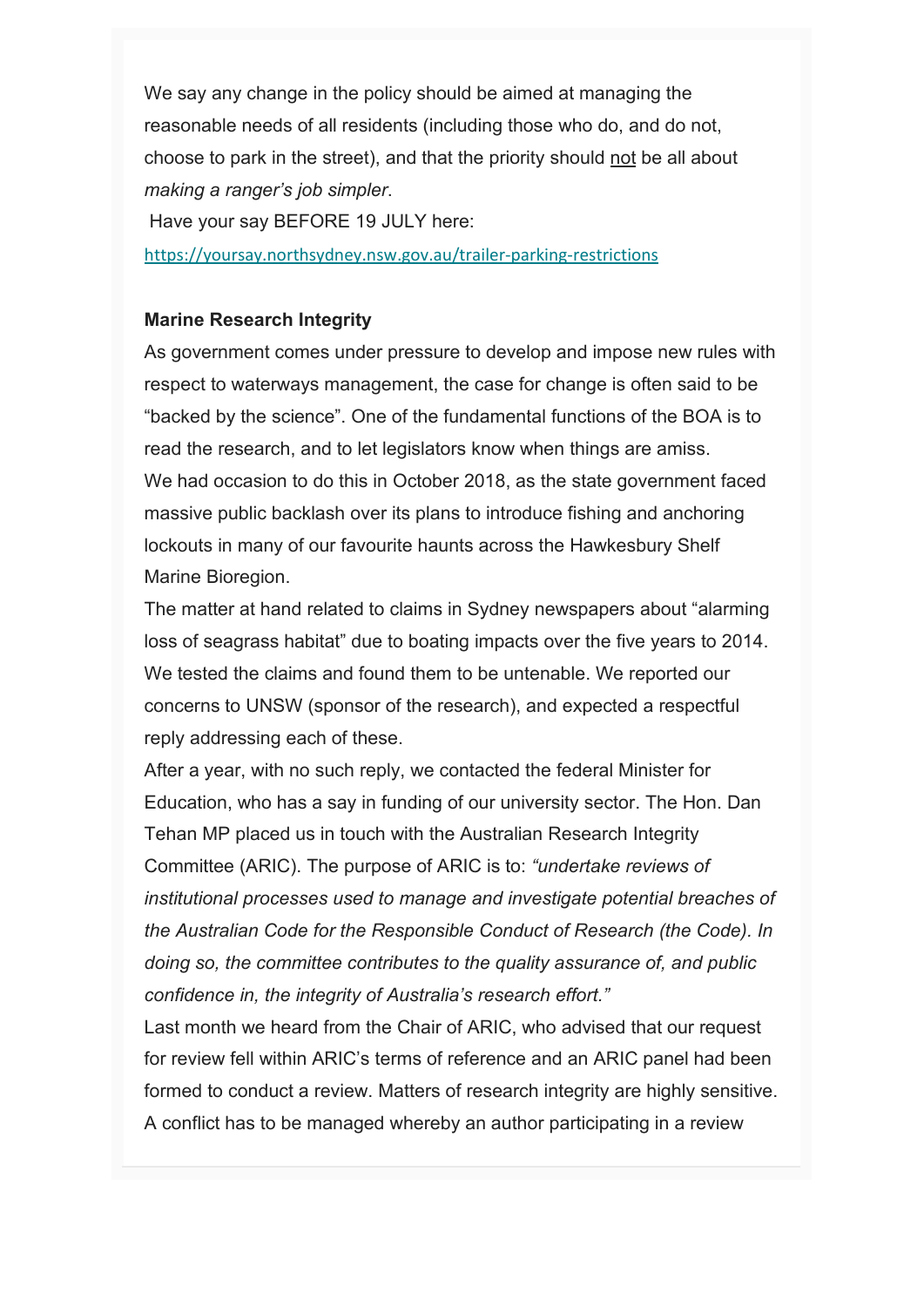observes a tension between potential reputational damage on the one hand, and integrity of the scientific record on the other. This is ever more so when one of the co-authors is an Acting Head of School.

The BOA concerns can be read here:

[https://f3a79ffa-216d-4ffe-8f95-](https://oaansw.us7.list-manage.com/track/click?u=8078e0c32a49070244c973faa&id=9937b9b924&e=1dbb6495a0)

[aee72c1354df.filesusr.com/ugd/3d1354\\_c8cf04d410234787a1b1907e6884a7d6.pdf](https://oaansw.us7.list-manage.com/track/click?u=8078e0c32a49070244c973faa&id=9937b9b924&e=1dbb6495a0)

# **Mooring Audits**

Many of you will have already received your letter from Maritime advising the need to produce evidence of a mooring service within the last 12 months. Those moorings scheduled to be audited during the month of August are in the Hawkesbury/Broken Bay area as listed below.

*MU Kincumber, MV Koolewong, HJ Bar Point, HK The Gut, IP Morning Bay, IR Coasters Retreat, IS Great Mackerel Beach, JK Salt Pan Cove, IM Elvina Bay, IN Lovett Bay, HT Ebenezer, HU East Bathurst Reach, HV Windsor, HW Gronos Point, HX South Bathurst Reach*

## **Derelict Mooring Minders in Parsley Bay, Brooklyn**

Although mooring minders are a necessary temporary-fix in some cases, we are seeing a high number of derelict vessels in some areas. Not only are these vessels occupying a mooring that might otherwise be used by a seaworthy vessel, they are a danger to other vessels and the environment when they break away or sink. BOA is represented on the Transport for NSW Mooring Reform CRG, dealing with these issues more broadly at a policy level. But in Parsley Bay, Brooklyn, there is a specific problem and a sub-committee has been established to address this local issue with valuable input from the Hawkesbury River Yacht Club. We extend our thanks and appreciation to HRYC for the concerns they have raised with us.

## **Vale Ian Alexander McAndrew**

It is with much sadness that we observe the passing of Past President and Life Member of the Boating Industry Association (BIA) **Mr Ian McAndrew**. The BOA has a proud record of working closely with the BIA over the 14 year period Ian served as its President, and Ian is largely to be credited for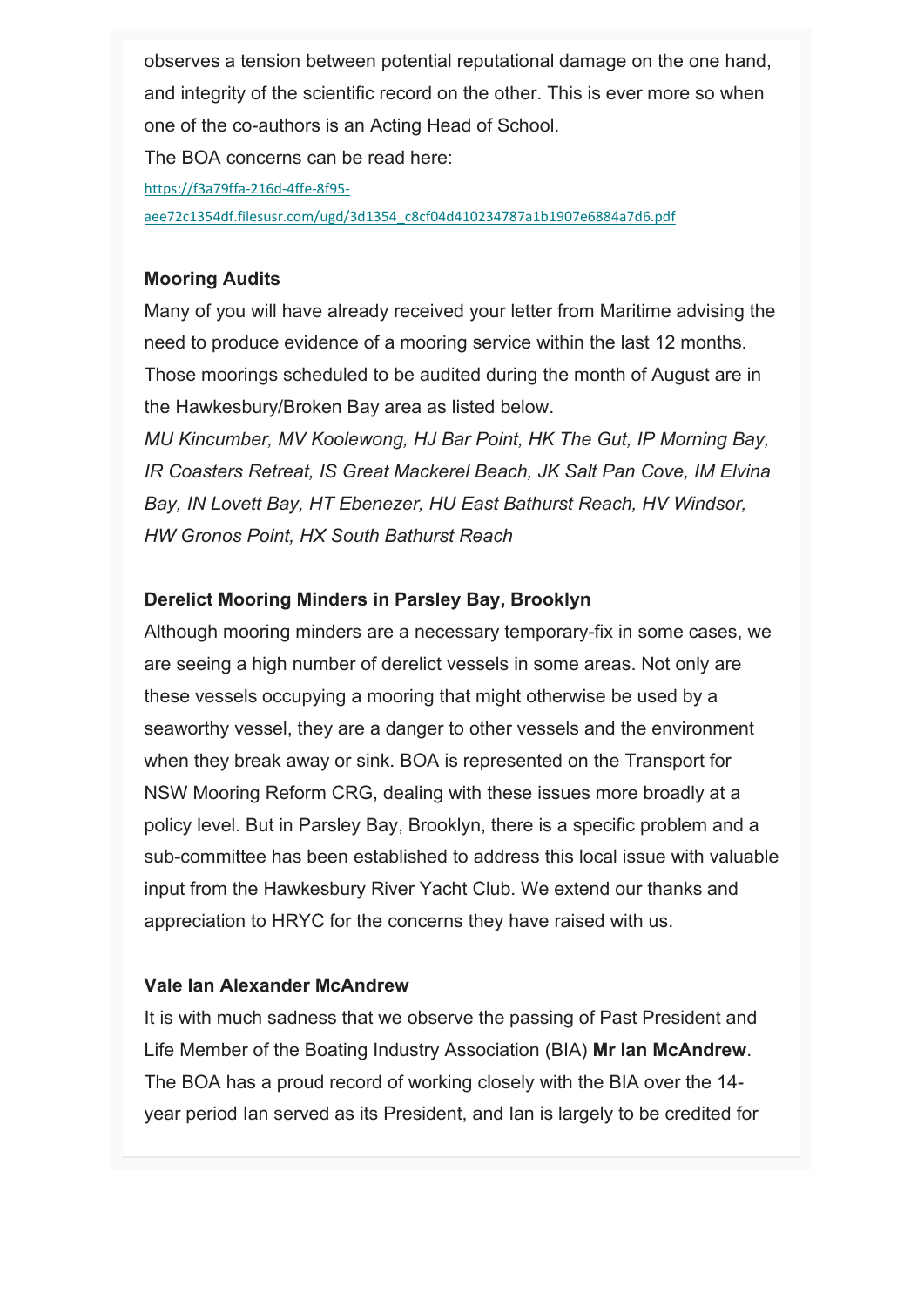the links we have forged and maintained with BIA.

## **Membership Renewals**

In the next day or two you will receive your renewal notice, and we trust you will once again underwrite and support our efforts on your behalf by renewing your membership.

At the November AGM, it was agreed we would engage with service providers who give members a 10% discount for their service with a maximum benefit of \$100. At this stage there are 8 service providers who have signed on for this. You can find their details on the "SERVICE" page of our website: [https://www.boatowners.org.au/](https://oaansw.us7.list-manage.com/track/click?u=8078e0c32a49070244c973faa&id=97fd245ff6&e=1dbb6495a0)

If your local service provider is not on this list, why not have a word with him and see if he'd like to join this initiative. Just let the office know and we can follow up on that. While much of the work done by your committee is not directly obvious, the possible discount is a tangible benefit to us when we present our membership card, issued when your renewal has been received.

#### **AGM**

The following list shows members appointed to the BOA Committee at its AGM in November 2019, plus members added to the Committee since then. Also included are members who represent BOA in various regions.

| Surname<br>Management        |              | Code Mobile | Fmail                                        |
|------------------------------|--------------|-------------|----------------------------------------------|
| President<br>McKinnon        | Andrew       |             | 2046 0412 401 102 andrew@oaansw.com.au       |
| Vice-President<br>de Jong    | Chris        |             | 2069 0402 038 171 c.dejong@bigpond.com       |
| Secretary/Treasurer<br>McKay | Joann        |             | 2088 0421 118 887 boansw@iprimus.com.au      |
| Committee:<br>Dennis         | <b>Bruce</b> |             | 2065 0412 283 114 bruce dennis7@yahoo.com.au |
| Lee                          | David        |             | 2073 0411 223 876 dj.lee@optusnet.com.au     |
| <b>Miles</b>                 | David        |             | 1750 0403 115 010 dgtmiles@gmail.com         |
| Coates                       | Stephen      |             | 2088 0411 362 436 stephenmcoates@gmail.com   |